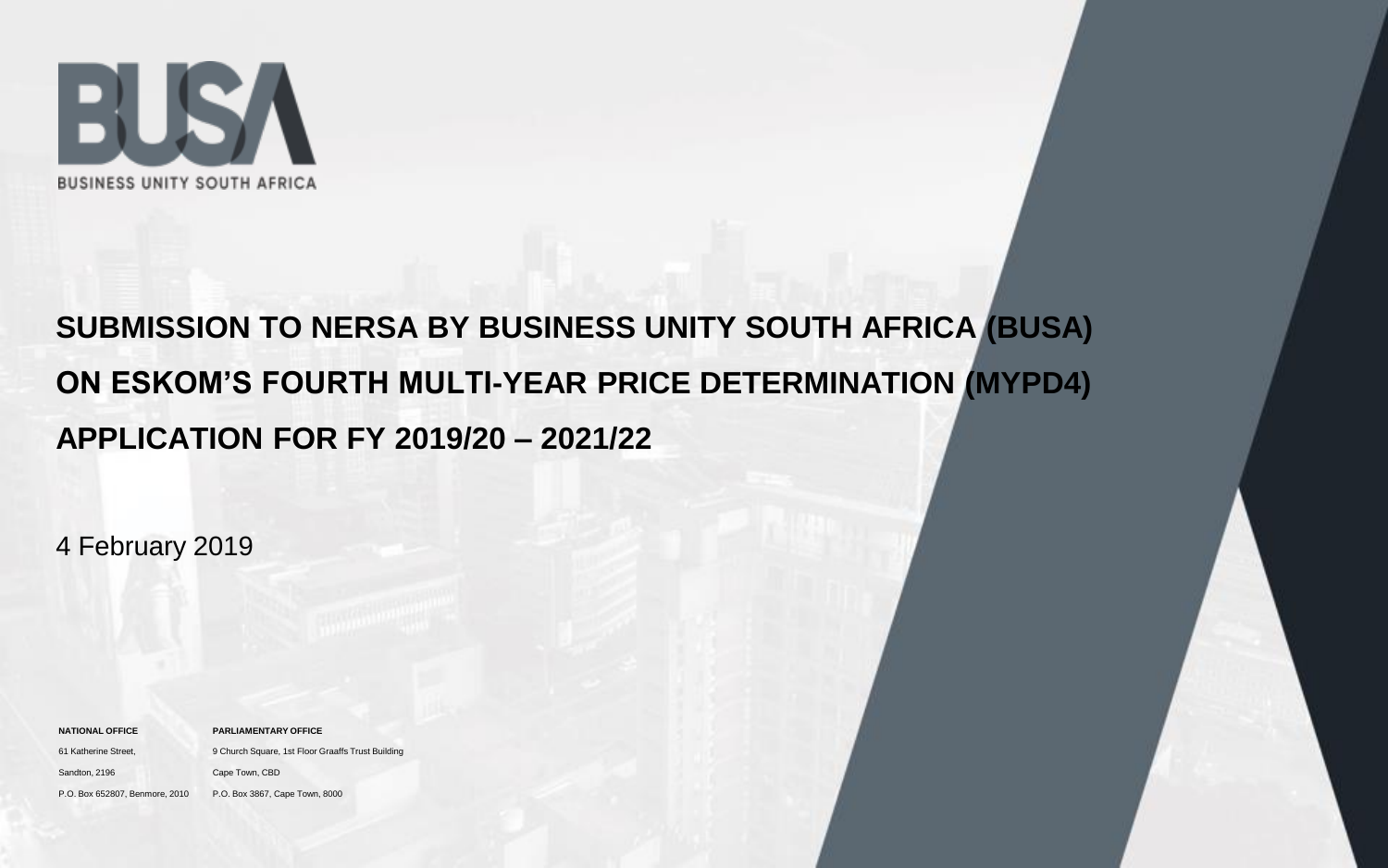

BUSA is a confederation of business organisations including chambers of commerce and industry, professional associations, corporate associations and unisectoral organisations. It represents South African business on macro economic and high level issues that affect it at the national and international levels. BUSA's function is to ensure that business plays a constructive role in the country's economic growth, development and transformation and to create an environment in which businesses of all sizes and in all sectors can thrive, expand and be competitive.

As a principal representative of business in South Africa, BUSA represents the views of its members in several national structures and bodies, both statutory and non-statutory. BUSA also represents businesses' interests in the National Economic Development and Labour Council (NEDLAC).

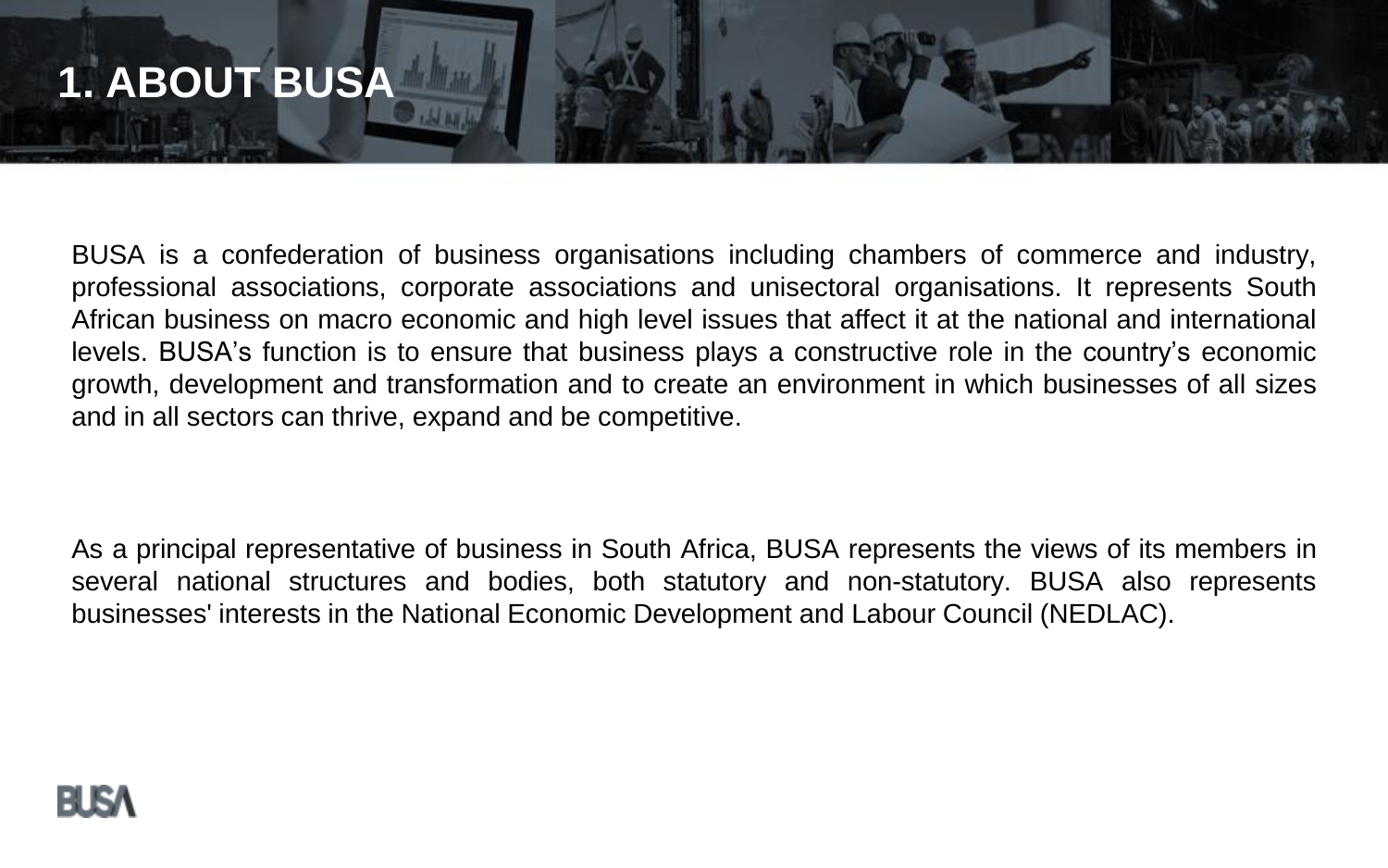# **2. INTRODUCTION**

## **CONTEXT**

- In BUSA's response to Eskom's pricing applications, we have consistently emphasised the relationship between:
	- $\circ$  i) reliability of supply, ii) predictability of tariffs and iii) competitiveness of tariffs; and
	- the economy as a whole.
- In nominal terms, Eskom's average standard electricity prices have increased by 613% over the last 15 years<sup>1</sup>. Electricity is a major input for many industries in South Africa.
	- The MYPD 4 application provides for tariff hikes of 52% over a three year period (56% following the revisions), excluding the impact of i) the approved RCA applications iro 2014-2017, and ii) yet to be considered and approved RCA application iro 2017/18
	- $\circ$  It is likely that primary energy cost escalations would result in a further RCA application iro 2018/19
- NERSA has demonstrated in prior approvals that BUSA's submissions iro affordability have been taken into account.
- If approved, the current application would constrain investment in SA and would contribute to stagnant economic growth, significant job losses and grid defection – exacerbating the death spiral phenomenon.

### **The electricity price must be justifiable, both in meeting the requirements of the methodology and in being affordable.**

1 BUSA Comments on Eskom's MYPD4 Application (written submission) page 9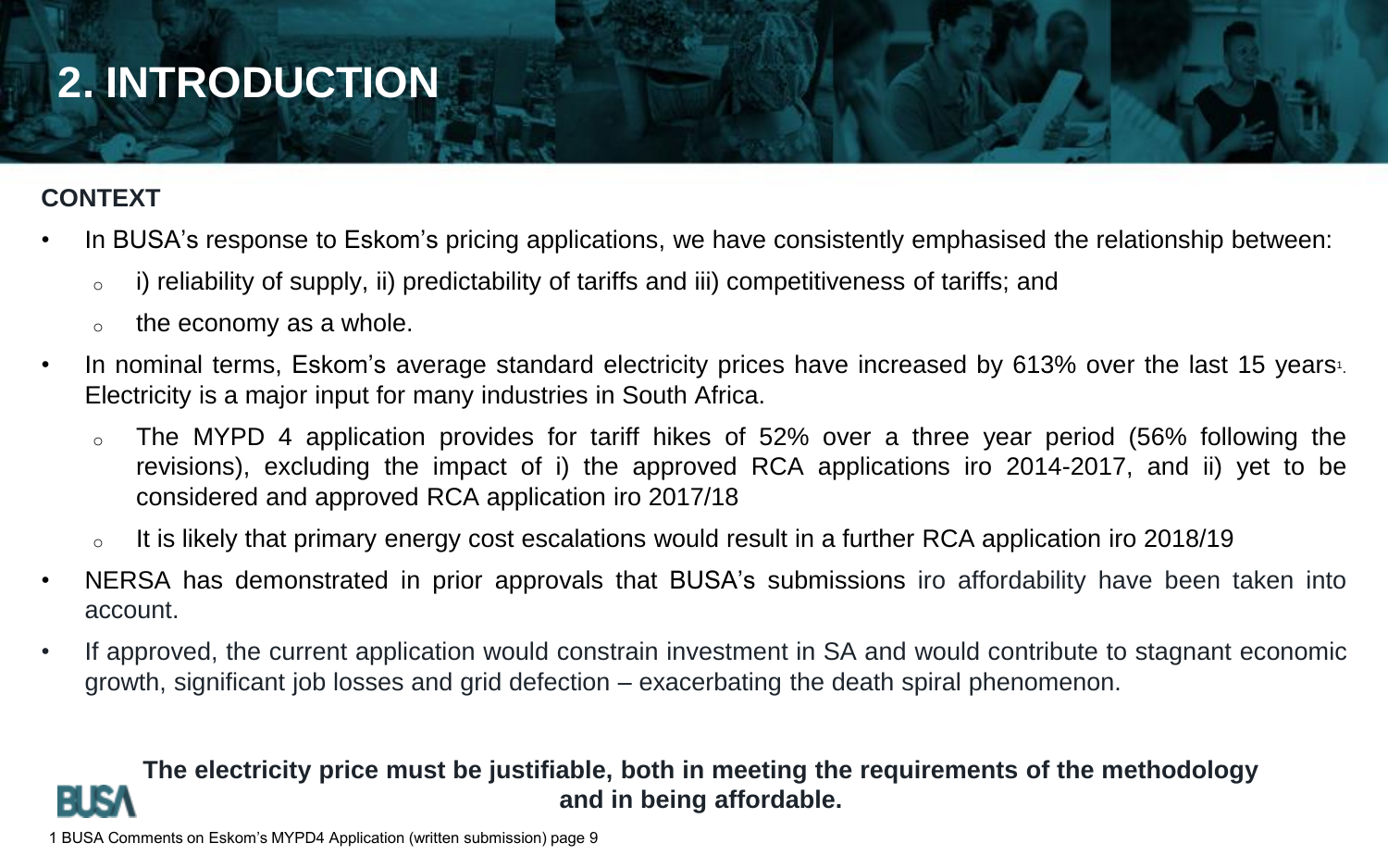# **2. INTRODUCTION (CONT)**

### **APPLICATION PROCESS**

- We are concerned that the cumbersome MYPD application process continues to be flawed. Furthermore, it is unacceptable that consumers are given insufficient opportunity to interrogate fundamental last minute changes:
	- o The process is **time consuming**, distracting Eskom management
	- o If the **return on RAB is used as the balancing number**, tariff setting is **open to manipulation**
	- o The intended predictability of the tariff trajectory is undermined as a result of an **ambiguous definition of prudently incurred costs** in the context of Eskom's developmental mandate

#### **PRUDENCY AND EFFICIENCY**

- Only costs prudently and efficiently incurred are recoverable in terms of the MYPD methodology
- Eskom has a dual mandate to supply reliable and affordable electricity and developmental mandate
	- o BUSA believes that the shareholder should be liable for costs relating to Eskom's developmental mandate, as these costs are unrelated to the efficient supply of reliable and affordable electricity
	- o In prior rulings, NERSA concurred that customers should not be liable for excessive costs relating to decisions imposed on Eskom

### **Tariff predictability needs to improve by ensuring that there is clarity on key inputs into the tariff formula, applied consistently**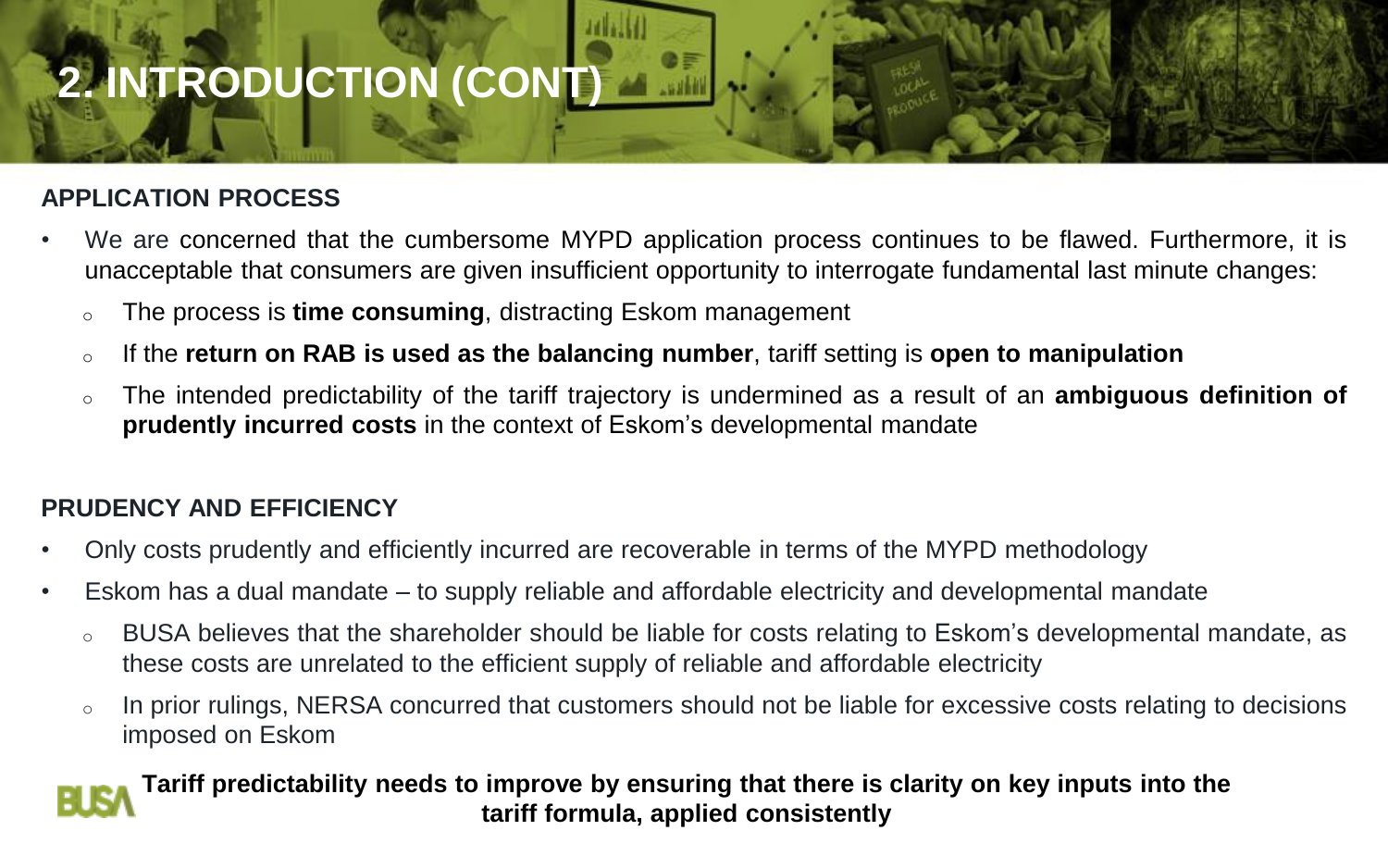# **2. INTRODUCTION (CONT)**

#### **ASSUMPTIONS MUST BE REALISTIC**

- Eskom has consistently failed to motivate assumptions used in the price applications. Further, these assumptions have consistently failed to materialise
- It is of critical importance that assumptions are realistic. Associated RCA adjustments undermine the intended tariff predictability

#### **GOVERNANCE AND ACCOUNTABILITY**

- Eskom must be overseen and managed by an accountable and competent board and management team, responsible for:
	- o **Change management**: To ensure efficiencies through an operational restructuring
	- **Growth**: To underpin economic growth in chosen market as a supplier of reliable and affordable electricity
- BUSA commends steps already implemented to:
	- o Restore investor confidence
	- o Address governance concerns
	- o Providing clarity on Eskom's financial circumstances

#### **Application assumptions must withstand scrutiny, be realistic and adequately motivated. Large** <sup>5</sup> **discrepancies between tariff applications and approvals undermine investor confidence**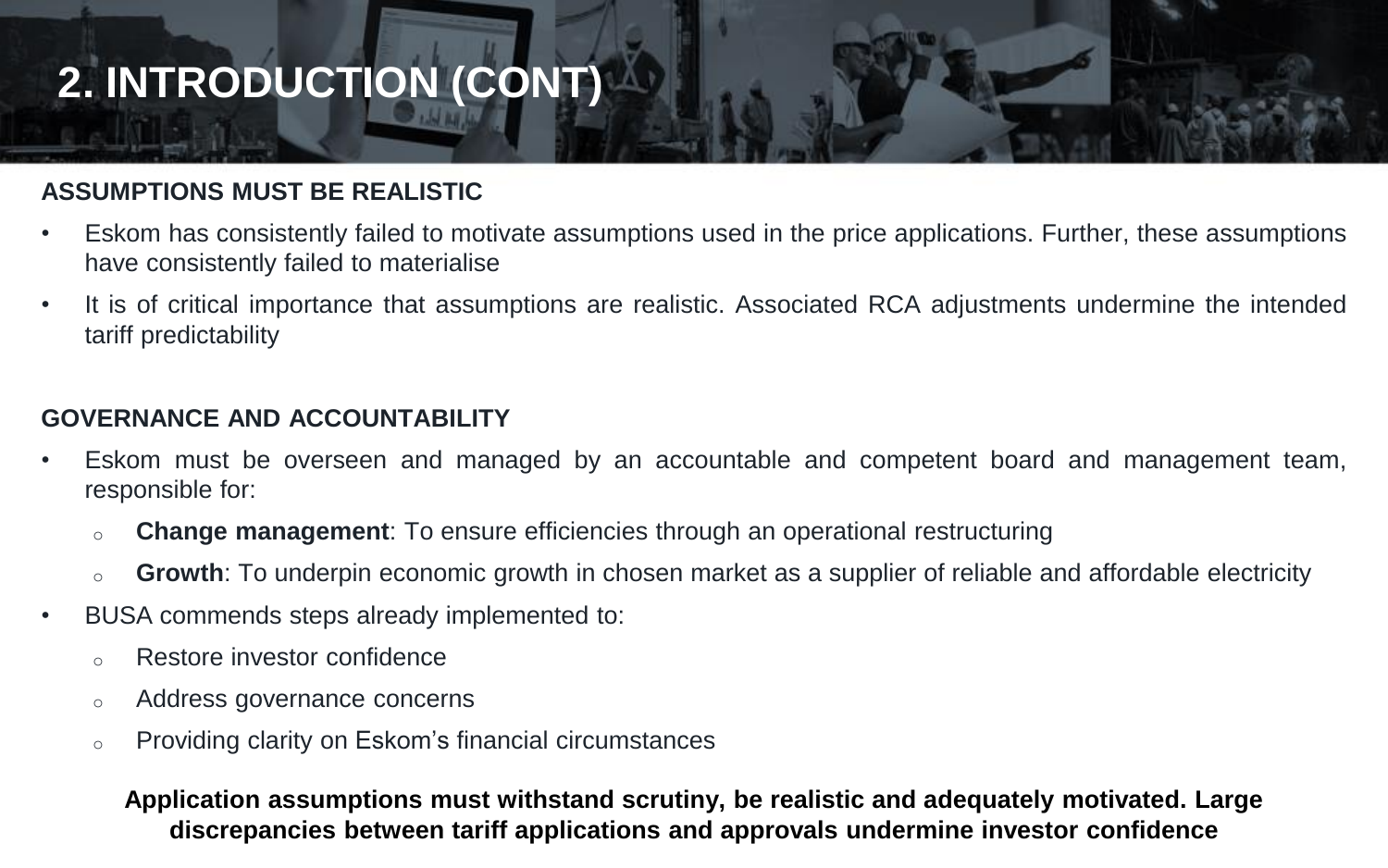# **3. OVERVIEW OF THE MYPD 4 APPLICATION**

| ZAR'm                       | 2018/19               |         | 2019/20                | 2020/21 | 2021/22 |
|-----------------------------|-----------------------|---------|------------------------|---------|---------|
|                             | Projected<br>Approved |         | As per the application |         |         |
|                             |                       |         |                        |         |         |
| RAB related recoveries      | 54742                 | 53 0 20 | 47 964                 | 70 154  | 95 963  |
| Return on regulated capital | 28 117                | 28 117  | (16687)                | (2765)  | 20 314  |
| Depreciation                | 26 625                | 24 903  | 64 651                 | 72919   | 75 649  |
|                             |                       |         |                        |         |         |
| Operating expenditure       | 58 018                | 51 122  | 56 619                 | 59 820  | 62 663  |
| Primary Energy              | 64 797                | 48 189  | 73 386                 | 75 876  | 79 561  |
| <b>IPPs</b>                 | 26 549                | 26 59 6 | 29 590                 | 34 324  | 41 002  |
| International               | 3 1 2 7               | 3 2 1 6 | 3 5 3 3                | 3734    | 3957    |
| <b>IDM</b>                  | 186                   |         | 189                    | 193     | 202     |
| R&D                         | 167                   | 112     | 176                    | 187     | 198     |
| Levies                      | 8 0 68                | 8 0 9 3 | 8 2 7 2                | 8 1 9 8 | 8 1 4 7 |
|                             |                       |         |                        |         |         |
|                             | 215 654               | 190 348 | 219729                 | 252 486 | 291 693 |
| <b>CSI</b>                  | 292                   |         | 192                    | 193     | 151     |
| Total                       | 215 362               |         | 219 537                | 252 293 | 291 542 |
|                             |                       |         |                        |         |         |
| Revenue                     | 190 348               |         | 219 537                | 252 293 | 291 542 |
| Sale volumes (GWh)          | 212727                |         | 215 507                | 216 195 | 218 292 |
| Standard tariff (ZAR)       | 0.94                  |         | 1.08                   | 1.24    | 1.43    |
|                             |                       |         |                        |         |         |
| Revenue shortfall           | 25 014                |         |                        |         |         |

Revised plan provides for an identical total annual cost recoveries, but with a vastly different composition:

- Return on RAB (+R3.8bn)
- Primary energy, IPPs and international purchases (+R6.2bn)
- Depreciation (-R9.2bn)
- Levies and taxes (-R0.8bn)

The application for a 52% increase in tariffs over 3 years is anticipated to result in revenue increasing from R190bn in 2018/19 to R291bn in 2021/22. The revised plan provides for the same revenue, spread over a smaller user base. The increased revenue is ascribed to:

- R25bn iro costs in excess of those approved for 2018/19, primarily relating to:
	- <sup>o</sup> Operating expenditure (R7bn)
	- <sup>o</sup> Primary energy costs (R17bn)
	- R76bn iro cost escalations from a revised base, primarily relating to:
		- <sup>o</sup> RAB related recoveries: R41bn
		- <sup>o</sup> Primary energy costs: R15bn
		- $\circ$  IPPs: R14bn
		- <sup>o</sup> Operating expenditure: R4bn
- Recognising the primary energy cost overruns in 2018/19, it is probable that Eskom would submit a further RCA application

**IDSA** In this presentation, we focus on return on RAB, depreciation, operating expenses, primary **energy costs and IPPs as key drivers of the MYPD 4 application.**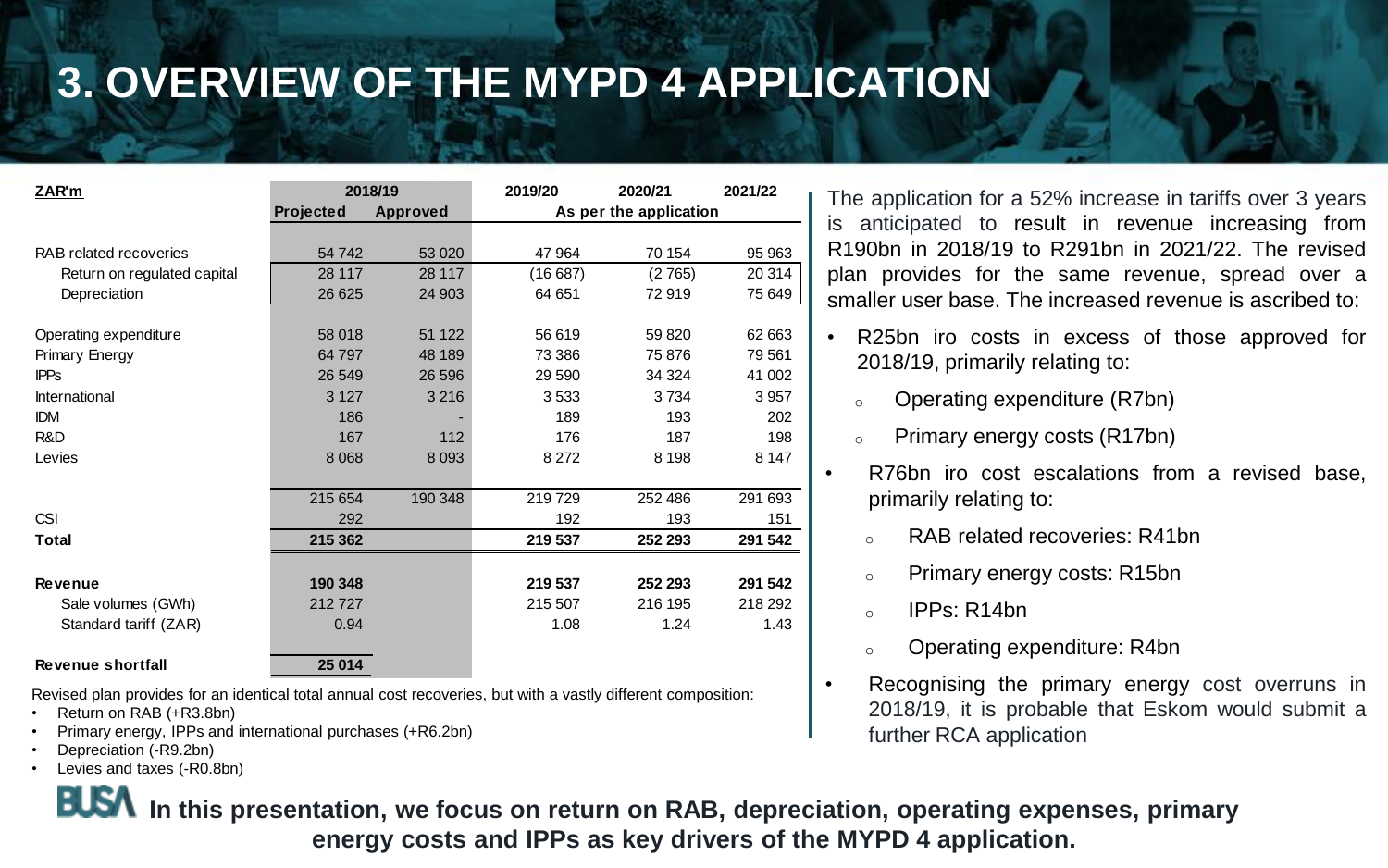

### **OVERVIEW**

• Eskom's revenue has consistently fallen short of projections as a result of sales volumes not meeting expectations. The commencement of the death spiral has contributed significantly to the steep tariff increases



#### **BUSA assessment of the MYPD 4 assumptions**

- **Sales volume** forecasts continue to be unrealistic if the tariff is approved. Standard tariff sales are reasonable (albeit somewhat optimistic) only if tariffs increase at CPI.
- We believe that the **cost structures** that underpin the **tariff** application include significant costs not prudently incurred

### **MUNICIPAL DEBT**

• It is unacceptable that Eskom is unable to recover revenue due to it from some municipalities, currently amounting to R17bn, contributing materially to Eskom's liquidity crisis

**The economy would not be able to tolerate tariff increases in excess of inflation – if the tariff** <sup>7</sup> **application is approved, significant job losses would arise.**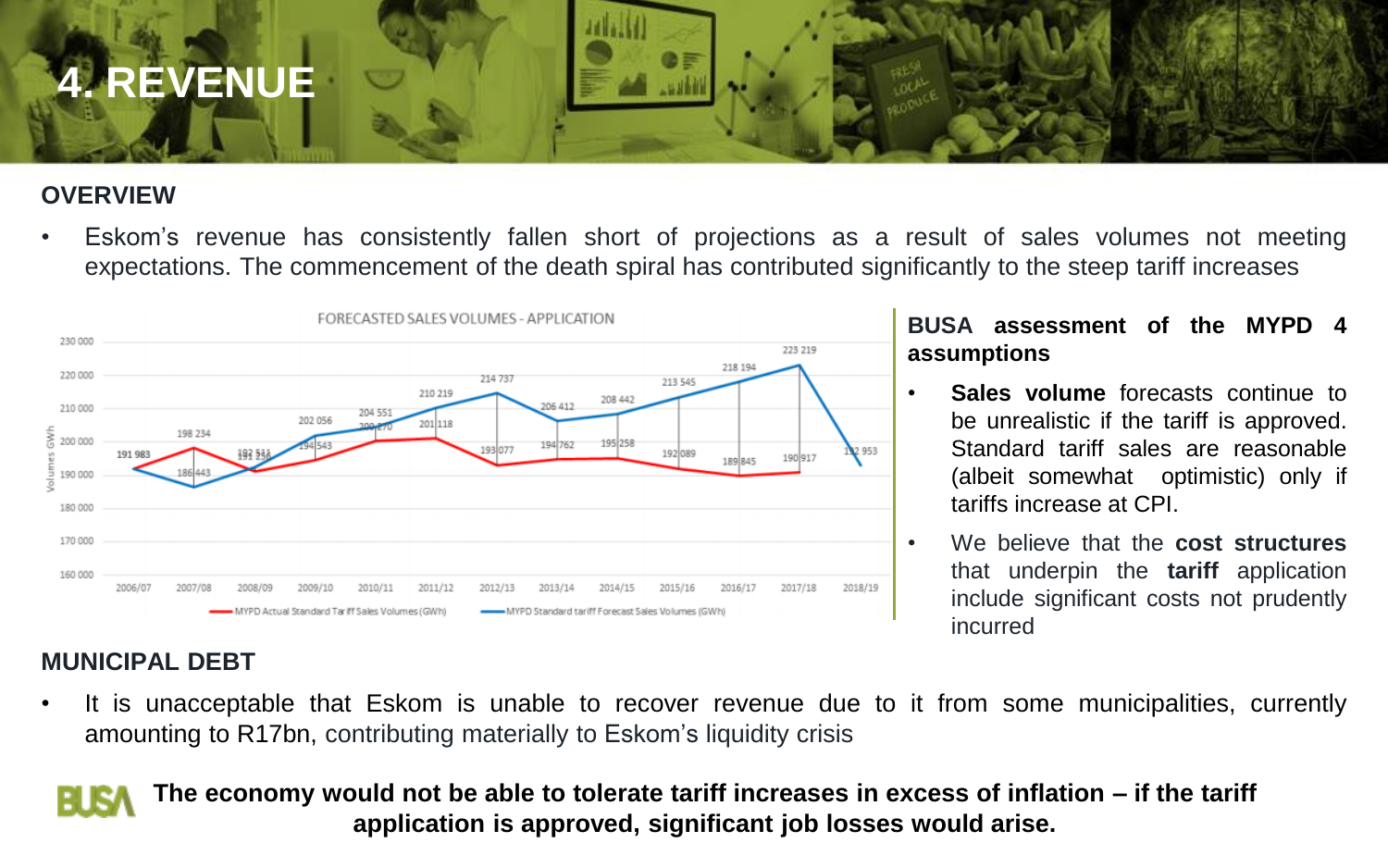# **5. REGULATORY ASSET BASE RELATED RECOVERIES**

### **REGULATORY ASSET BASE ("RAB") REVALUATION**

- **RAB was revalued** from c.R700bn to R1,268bn (subsequently reduced to R1,253bn) and the remaining life of the assets have been reduced – with a significant impact on return on RAB and depreciation
- We urge NERSA to perform an independent review of the revaluation. In the interim, a revaluation should be disallowed. Whilst the impact on tariffs is not immediate, it sets the base for substantial future tariff increases

#### **Return on RAB**

- It appears as if return on RAB has been used as the balancing number
	- o Negative returns in the short term, increasing to only 1% in 2021/22
- It is inappropriate for Eskom to apply for negative returns. This is contrary to the methodology.
- We are in favour of appropriate returns being phased in, so as to avoid a sudden tariff increase

**As indicated previously, we are in favour of a phasing in of appropriate returns**

#### **Depreciation**

- The application is premised on the assumption that depreciation would increase from R25bn to R75bn over the three year period (R65bn in the first year)
- BUSA believes that the consumer should never be liable for artificially inflated depreciation pursuant to a revaluation
- Furthermore, any tariff increase pursuant to an asset life adjustment should be carefully scrutinised, as this could be indicative of costs not prudently incurred

8 **prudently incurred. Asset life adjustments must be Depreciation should be based on actual capex, carefully motivated and scrutinised**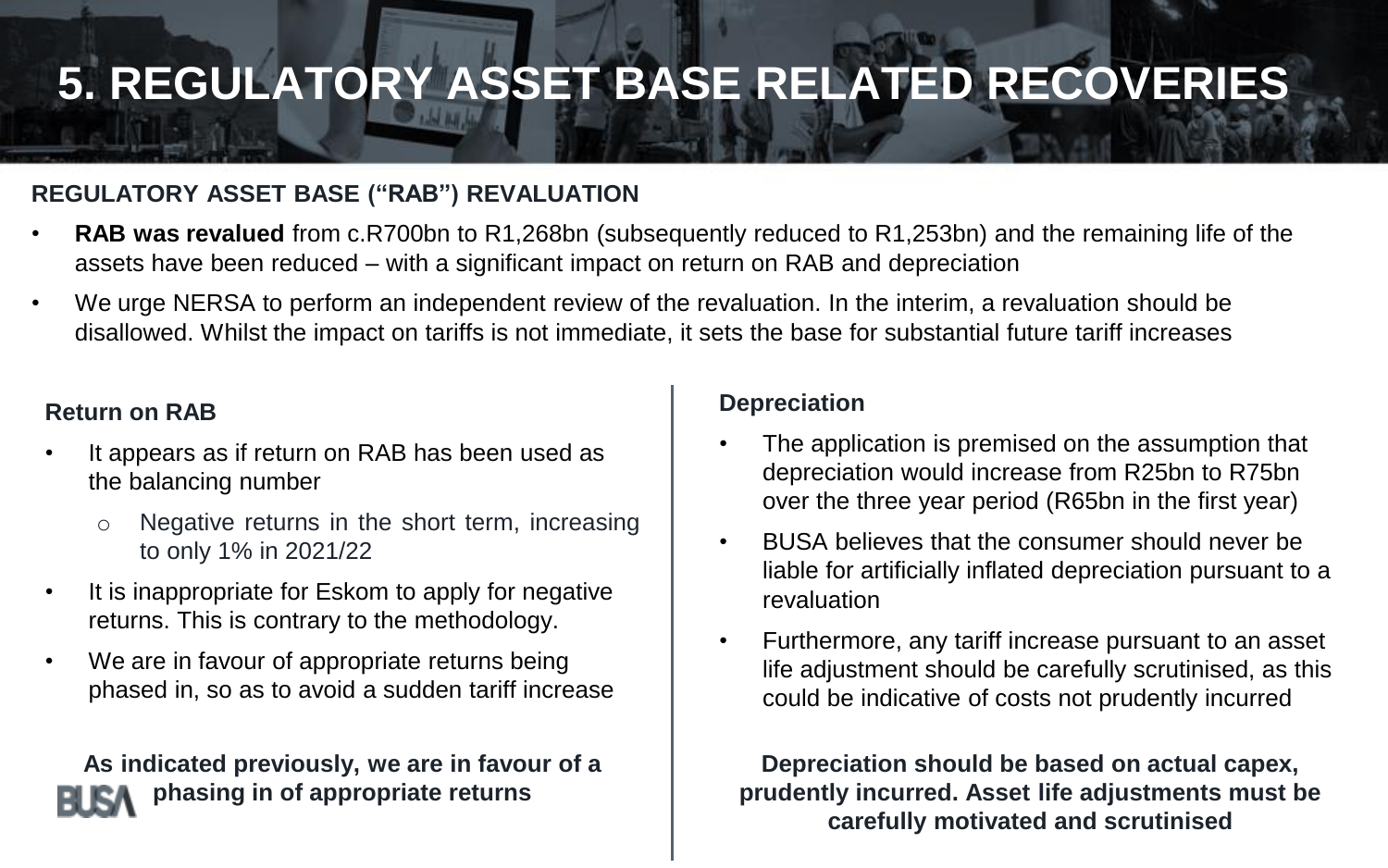## **6. COSTS**

#### **6.1 OPERATING COSTS**

### **Human Capital (R27bn – R29bn)**

- A study conducted by NERSA in 2016/17 determined that Eskom was able to produce ~240GWh with c.33k employees in 2007/08 (7.3GWh/employee). At that time (2016/17), Eskom produced ~216GWh with c.39k employees (5.3GWh/employee). Eskom currently has more than 41k employees, producing ~220GWh.
	- $\circ$  NERSA concluded that Eskom had c.6,000 excess staff members
	- BUSA believes that this is a conservative estimate
- It is of concern that employee costs have continued to increase from R24bn in 2017/18 to a projected R27bn in 2018/19, contributing to operating costs being R7bn higher than the approved cost
	- o Employee costs are anticipated to reduce in 2019/20. However, we continue to believe that there are significant residual inefficiencies.
	- $\circ$  Recognising Eskom's developmental mandate, we believe that associated costs should be funded by the shareholder, rather than the consumer

**NERSA must carefully assess Eskom's human capital requirements. Any costs in excess of those required by Eskom to operate efficiently should be funded by the shareholder**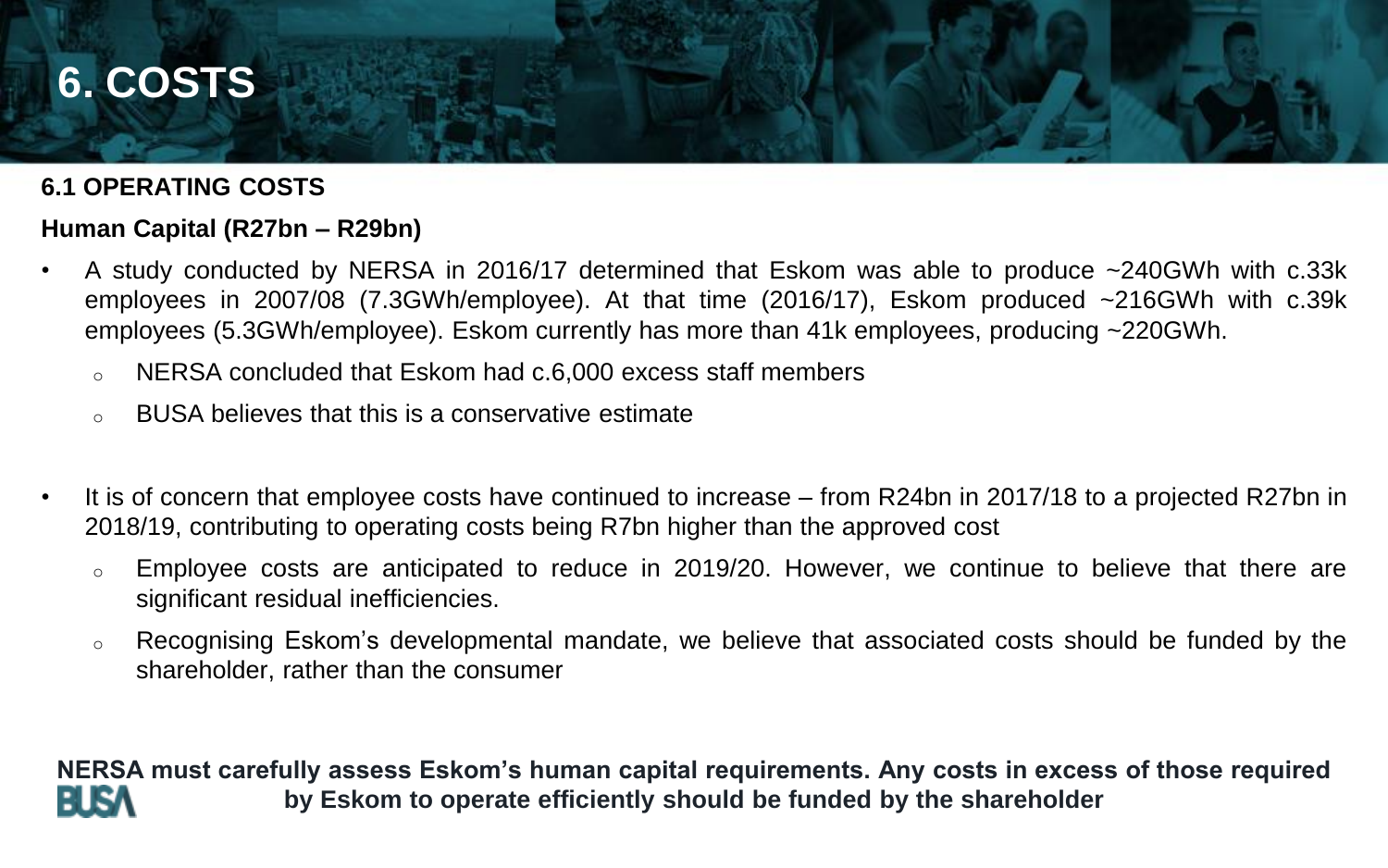

## **6.1 OPERATING COSTS (CONT)**

#### **Operating and Maintenance costs (R28bn – R33bn)**

- Operating and maintenance costs are anticipated to increase from R26bn in 2017/18 to a projected R28bn in 2018/19, primarily ascribed to maintenance, which is anticipated to increase from R14bn to R16.5bn
	- o In view of the backlog, increased maintenance costs were to be expected
	- o However, we believe that the consumer should not be liable for backlog maintenance costs, as such excess is a direct result of new plants not being commissioned on time

#### **Debt impairments (R2bn – R4bn)**

- Debt impairments are anticipated to peak in 2018/19 at R4bn, reducing to R2bn in 2019/20
- The consumer should not be liable for any impairment of municipal debt



**BUSA believes that the consumer should not be liable for backlog maintenance costs nor impairment of municipal debt. These costs should have been avoided**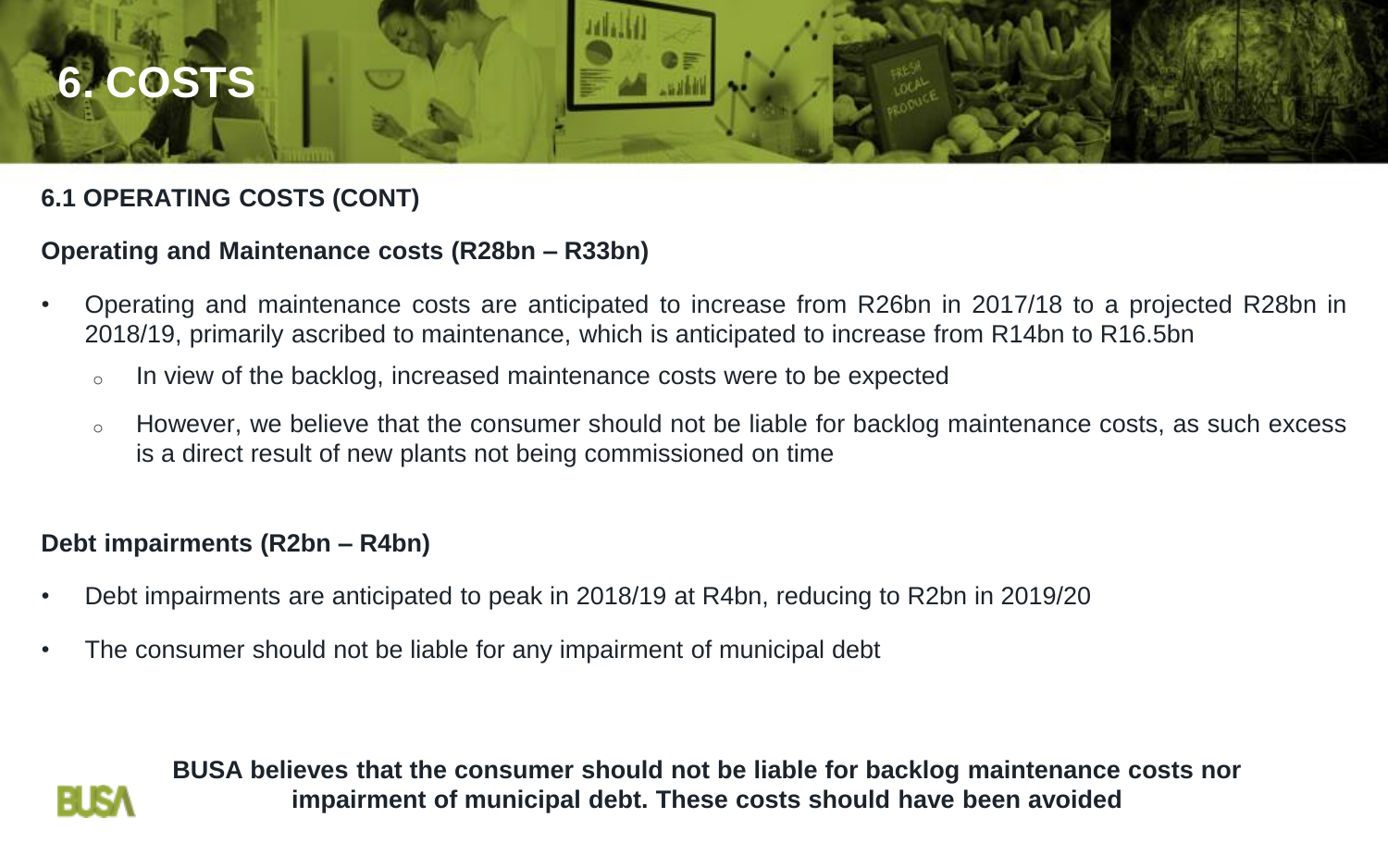

#### **6.2 PRIMARY ENERGY COSTS**

#### **Coal related (R60bn – R73bn)**

- Production and coal burn are anticipated to remain stable at c.201 TWh/a and c.115t/a respectively. Coal contribution to gross production is anticipated to reduce from 84% to 81% in 2021/22. In the revised plan, Kusile and Medupi inefficiencies translate into unacceptable energy availability levels, resulting in over-utilisation of expensive OCGT capacity and IPPs
	- $\circ$  It is of concern that Kusile and Medupi does not appear to unlock coal volume efficiencies.
	- <sup>o</sup> Unit costs have and are anticipated to increase exponentially, in line with World Bank forecasts for the industry. Costs anticipated to increase by 17% in 2018/19 (c.R480/t) – the most material contributor to the R25bn shortfall
- Cost could have been significantly lower Eskom had invested in tied mines

#### **Other (R5bn - R6bn)**

- In view of the relative immateriality of these costs, we have not performed an in-depth assessment. Certain costs contributed to the R25bn shortfall in 2018/19 and should be interrogated:
	- o **Water related costs**: Increased from R2.3bn in 2017/18 to R3.3bn in 2018/19
	- o **OCGT costs:** Increased from R0.3bn (2017/18) to R0.8bn (2018/19). It is of concern that consumption is not projected to reduce as Kusile and Medupi units are commissioned. In the revised plan, OCGT fuel burn is anticipated to add R6.2bn to the anticipated costs over the three year period

#### 1 **The consumer should not be liable for increases relating to i) the decision not to fund tied-mine capital expansion; ii) Kusile and Medupi delays; and ii) challenges arising from poor governance**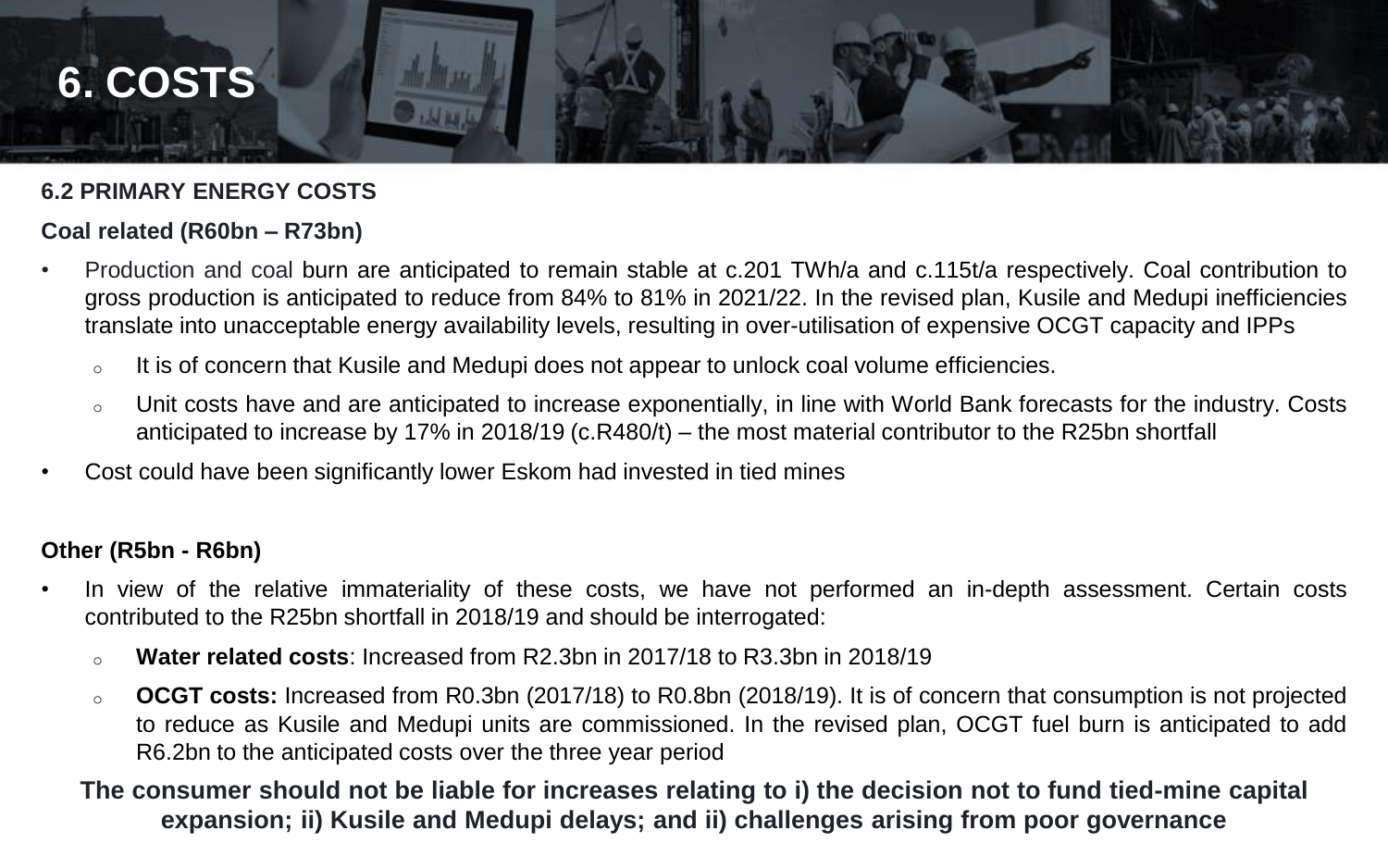## **6. COSTS**

### **6.3 INDEPENDENT POWER PRODUCERS**

- BUSA believes that the incorporation of additional IPPs should be encouraged, provided that:
	- Electricity is produced cost efficiently
	- Funding available to Eskom is not compromised
- IPP contribution to total output is expected to increase from c.4% to c.7.5% within the 3 year MYPD4 application, contributing 15% of the proposed tariff increase. The revised plan provides for R2bn additional IPP costs as a result of low energy availability levels
- Eskom payments for power sourced from IPPs are anticipated to peak at 245c/KWh in 2019/20, reducing to 220c/kWh in 2021/22 on a blended basis and should continue to reduce significantly thereafter. Whilst reducing, payments by Eskom remain well above the tariffs applied for
- As costs are passed on to the consumer, IPPs do not have a direct impact on Eskom's financial position. However, they do have material indirect ramifications:
	- $\circ$  The potential to displace lower cost Eskom production this is not the case to date and does not appear to be the case during the MYPD4 period, recognising that OCGT production is not anticipated to decrease
	- $\circ$  Upward pressure on the average tariffs, thus contributing to the death spiral



**BUSA believes that NERSA should consider alternative funding options to ensure that IPP costs are appropriately amortised, so as to minimise the impact on the death spiral.**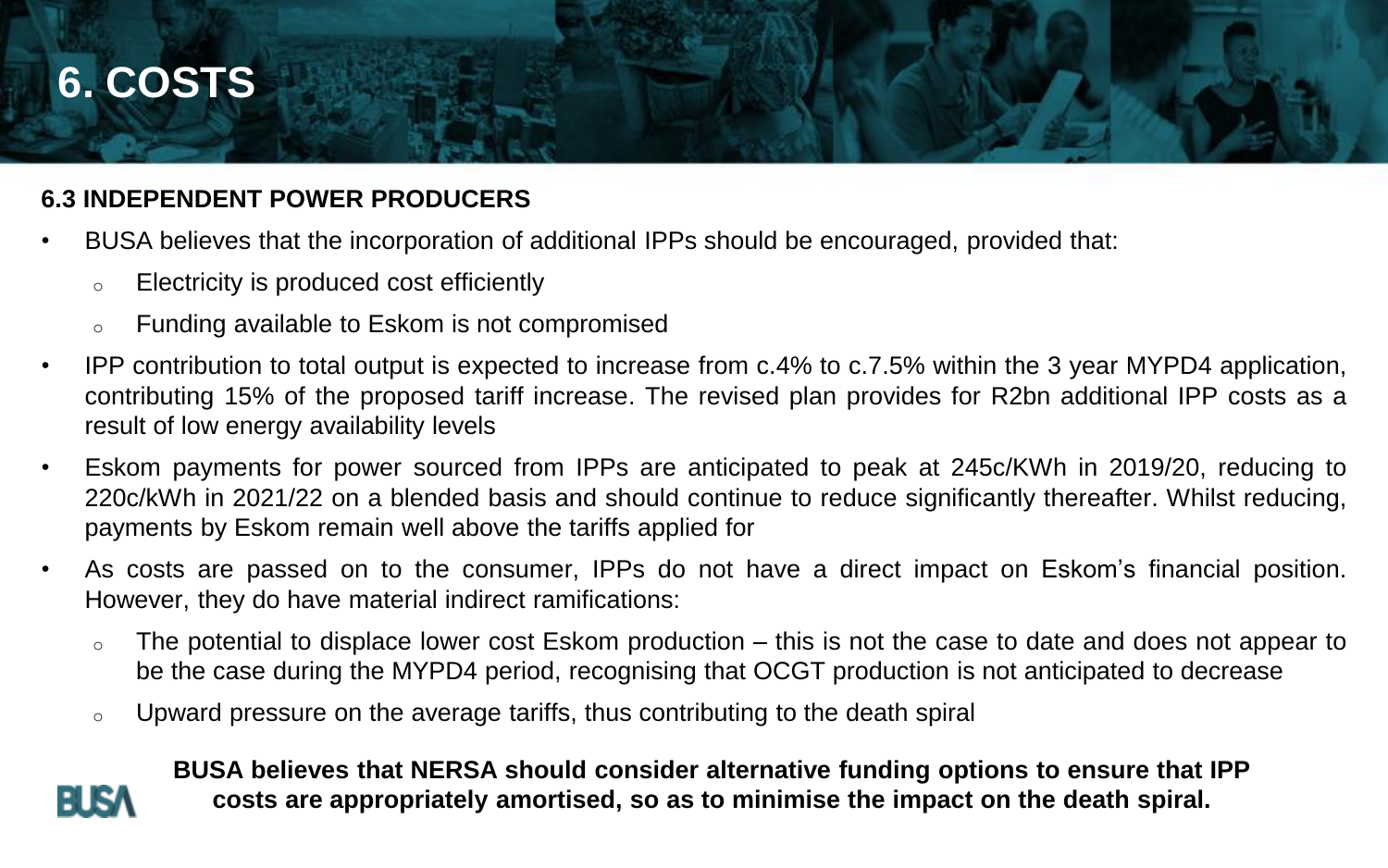# **7. CAPITAL STRUCTURE AND CAPITAL EXPENDITURE**

- Eskom's **capital structure** is not sustainable:
	- o Debt anticipated to grow from R400bn to R600bn
	- o Eskom is generating insufficient cash to cover its costs and service its debt
	- BUSA believes that debt levels need to reduce by at least R200bn
- To strengthen Eskom's Balance Sheet, the only viable solution appears to be a capitalisation / write down of at least R200bn debt. Alternatives would not address the challenge in the near term:
	- o Tariff increases in excess of inflation reduces competitiveness, thus accelerating the death spiral. The tariff methodology specifically seeks to amortise tariffs appropriately
	- $\circ$  If achievable, a compromise with debt providers would have a negative impact on credit ratings and on the ability to raise future funding
	- A sale of assets should be encouraged, but implementation is subject to a restructuring of the industry
- In the long run, tariffs need to be:
	- o Affordable, so as to avoid the death spiral; and
	- $\circ$  Reflective of prudently incurred costs plus an appropriate return
- We are concerned that **capital expenditure** remains stubbornly high, notwithstanding Eskom's financial constraints

**1 Eskom requires Government support to strengthen its balance sheet. This needs to be subject to a broader restructuring of the industry.**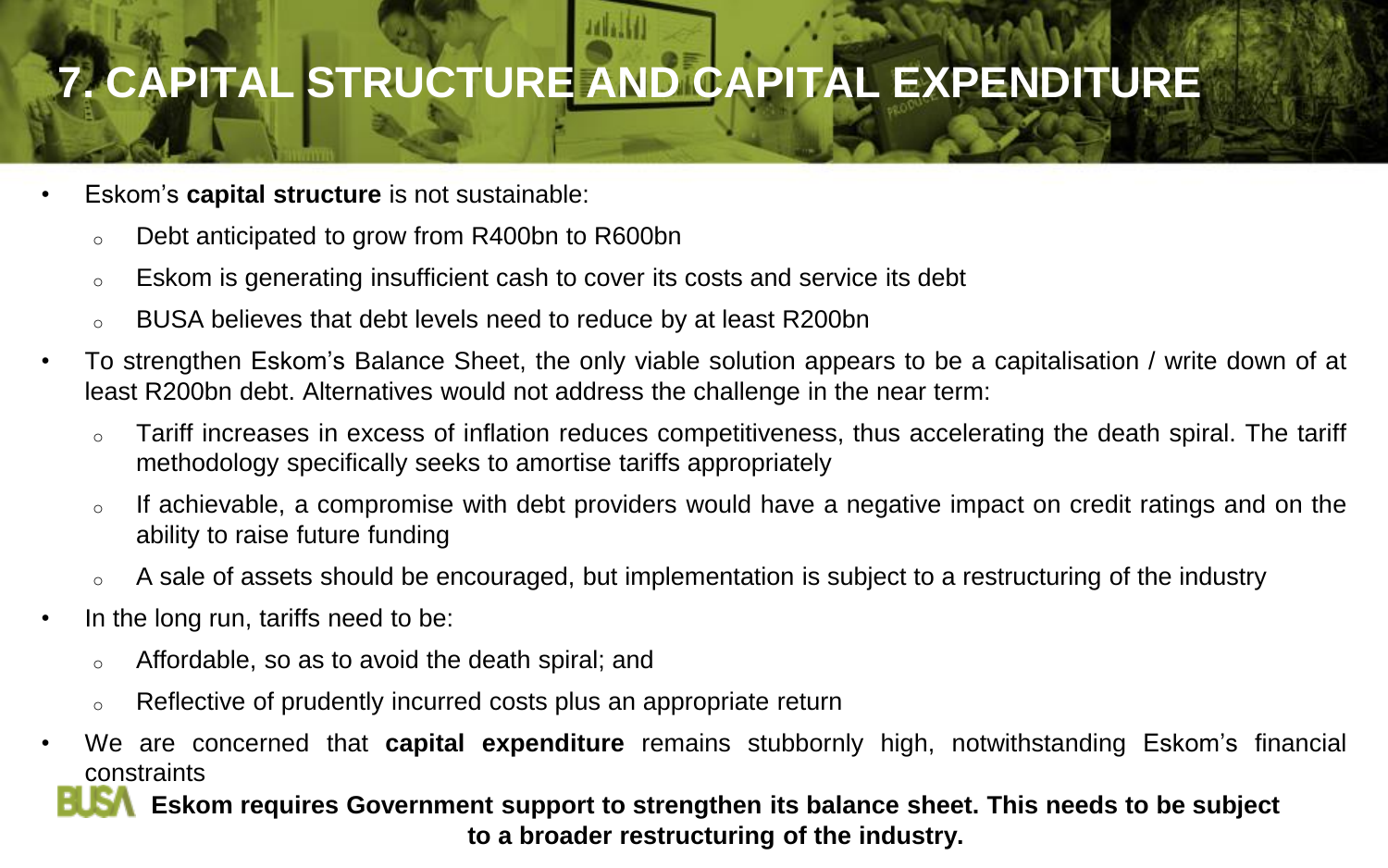# **8. TARIFFS IN THE REVISED PLAN**

- The higher tariff in the revised plan is the result of:
	- <sup>o</sup> **Lower anticipated sales volumes** primarily from a "non-paying international customer"; but
	- <sup>o</sup> **No adjustment** to anticipated recoverable **costs**
- Whilst total recoverable costs remain the same, significant revisions have been made to the composition:
	- <sup>o</sup> Return on RAB (+R3.8bn)
	- o Primary energy, IPPs and international purchases (+R6.2bn)
	- o Depreciation (-R9.2bn)

FIRA

- o Levies and taxes (-R0.8bn)
- It is of particular concern to BUSA that
	- o **SA consumers are expected to pay more** as a result of the loss of an international customer
	- o **Primary energy costs are anticipated to crease**, despite lower volumes. This appears to be a direct result of Medupi and Kusile inefficiencies, resulting in unacceptable energy availability and a consequential over-utilisation of expensive OCGT capacity and IPPs. At the same time, 26 units are shut down as these are "not required to meet demand"
	- o **No adjustment is made to operating costs** despite the lower sales
	- o Eskom is using **debt affordability as motivation for higher tariffs**, when the methodology specifically seeks to avoid this by amortising increases appropriately

## **BUSA has had insufficient opportunity to interrogate revisions to the assumptions** <sup>4</sup>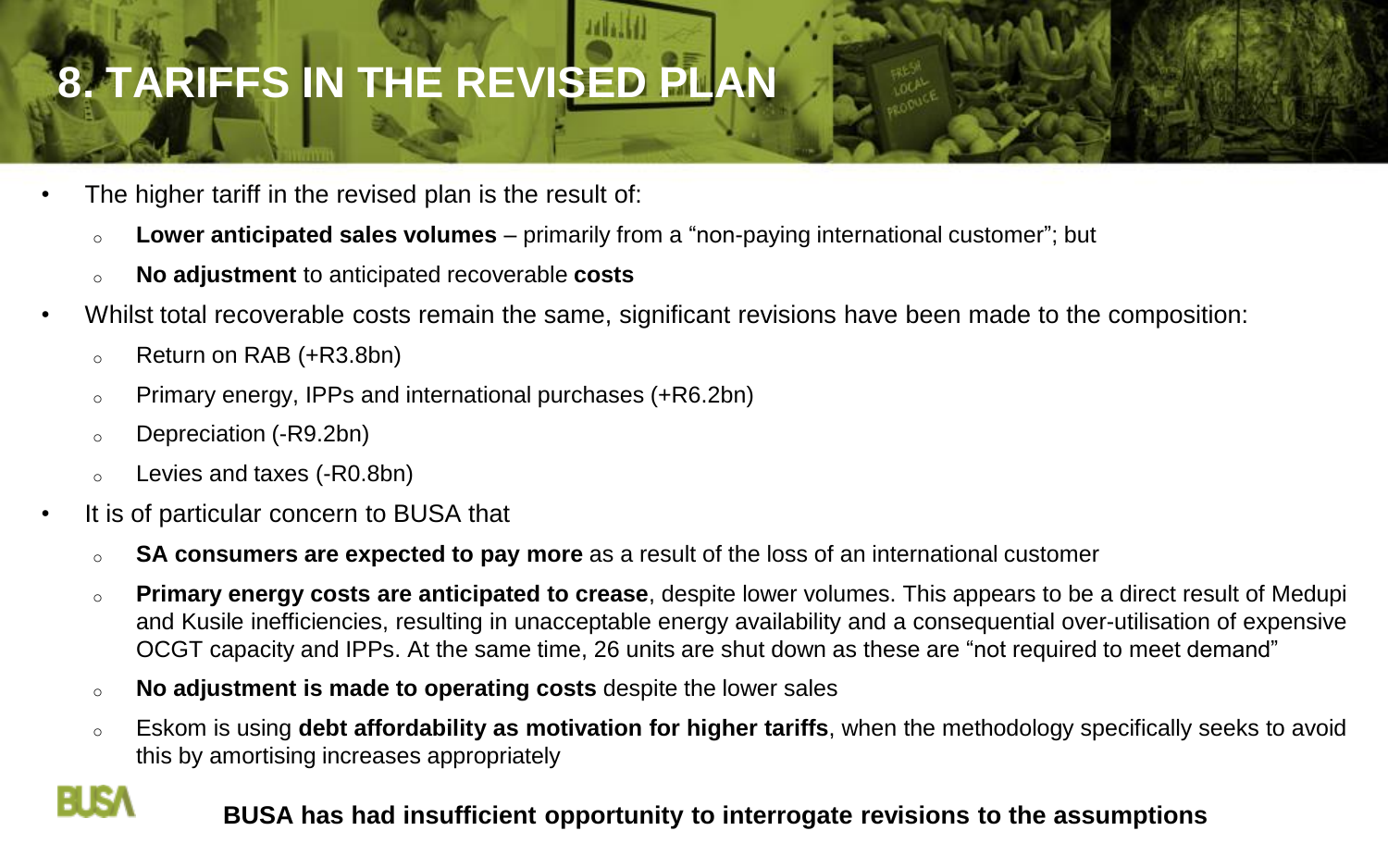# **9. OPERATING MODEL**

- Eskom's mandate is to provide reliable and affordable electricity. BUSA believes that the energy supply industry needs to be restructured to enable Eskom to fulfil this mandate
- In a restructured energy supply industry:
	- o IPPs would not supply power to Eskom, but would compete with Eskom to provide electricity to the grid
	- Small Scale Embedded Generation projects word be unlocked that would enhance security of supply
- In the context of a restructured Energy Supply Industry, Eskom's operating model would need to be holistically and comprehensively reconfigured
- In the short term, a functional separation of generation from transmission and distribution, resulting in an independent grid, is one step that can be taken soon (and without legislative amendments) as a pre-cursor to a legal separation



**Eskom's operating model is not fit for purpose – the utility must be restructured. This cannot be done in isolation of a restructuring of the whole electricity industry**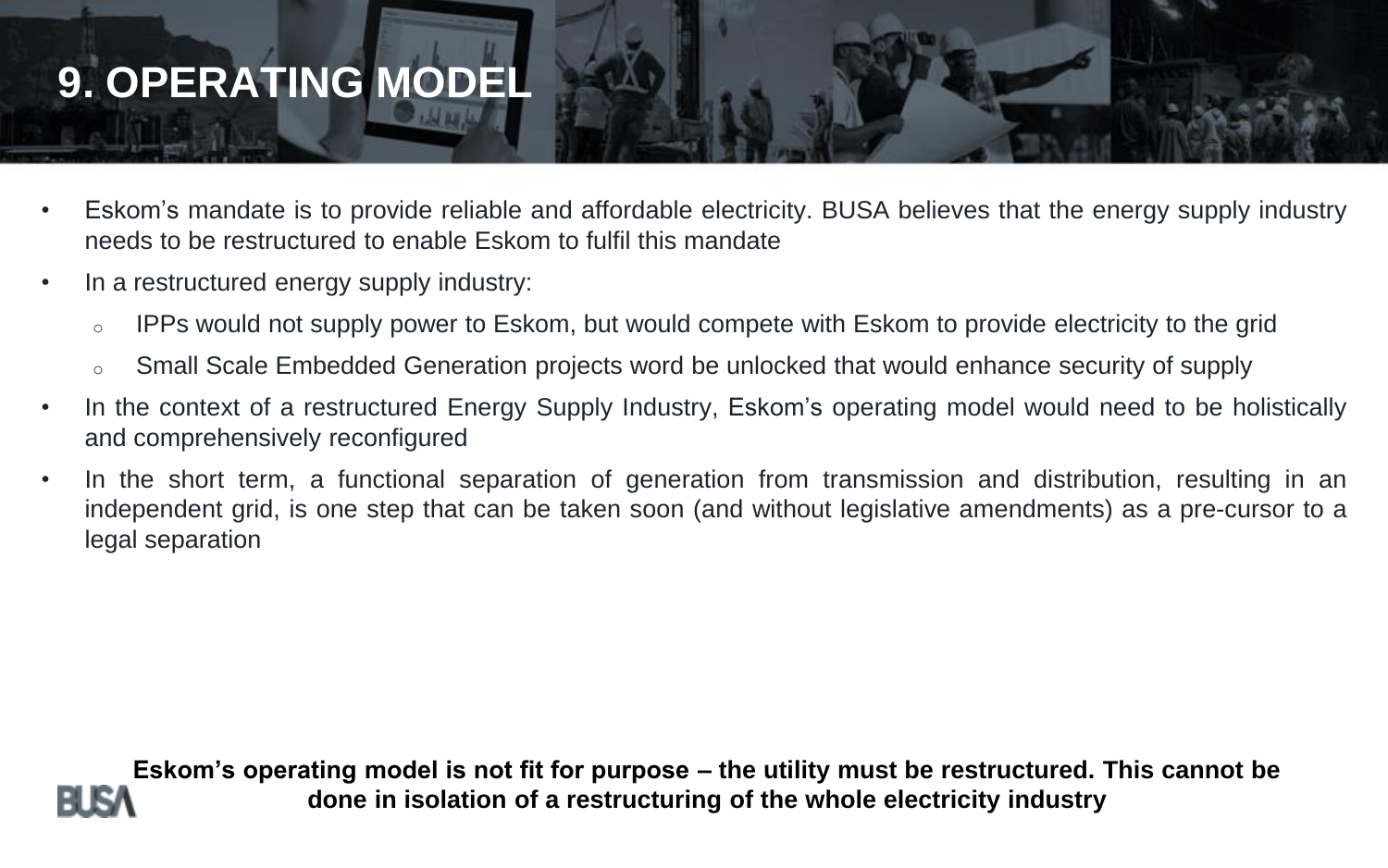# **10. TARIFF METHODOLOGY**

- BUSA believes that the **principles of the tariff methodology are fundamentally sound**:
	- o Methodology aimed at ensuring that tariffs are amortised, so as to avoid inappropriate increases to fund debt
	- $\circ$  Eskom should be able to recover costs prudently incurred plus an appropriate return on RAB. Failing this, financial constraints would recur in the future, irrespective of how immediate constraints are addressed
- We are, however, concerned that:
	- o Consumers are given **insufficient opportunity to interrogate** fundamental last minute changes
	- o Principles are **not applied consistently**: The 5-year MYPD3 application was followed by a 1-year application for the 2018/19. MYPD4 provides for only 3 years, instead of 5
	- o Tariff setting is **open to manipulation** as return on RAB seemingly is the balancing number
	- o The **definition of prudently incurred expenditure remains ambiguous** in view of Eskom's developmental mandate, resulting in large discrepancies between tariff applications and those approved
	- o **Assumptions have proven to be inaccurate**, resulting in RCA applications that undermine predictability
	- o The tariff trajectory can be changed fundamentally through a **revaluation of the regulatory base** and a **reduction of the remaining life of the assets**
- Whilst the methodology is sound, it may be appropriate to suspend it until such time as the electricity supply industry is restructured, especially as tariff setting is open to manipulation until return on RAB is fully recognised

#### **RISA** Consideration should be given to a suspension of the MYPD methodology, approving inflation **linked tariff increases until the restructuring of the ESI is complete.**